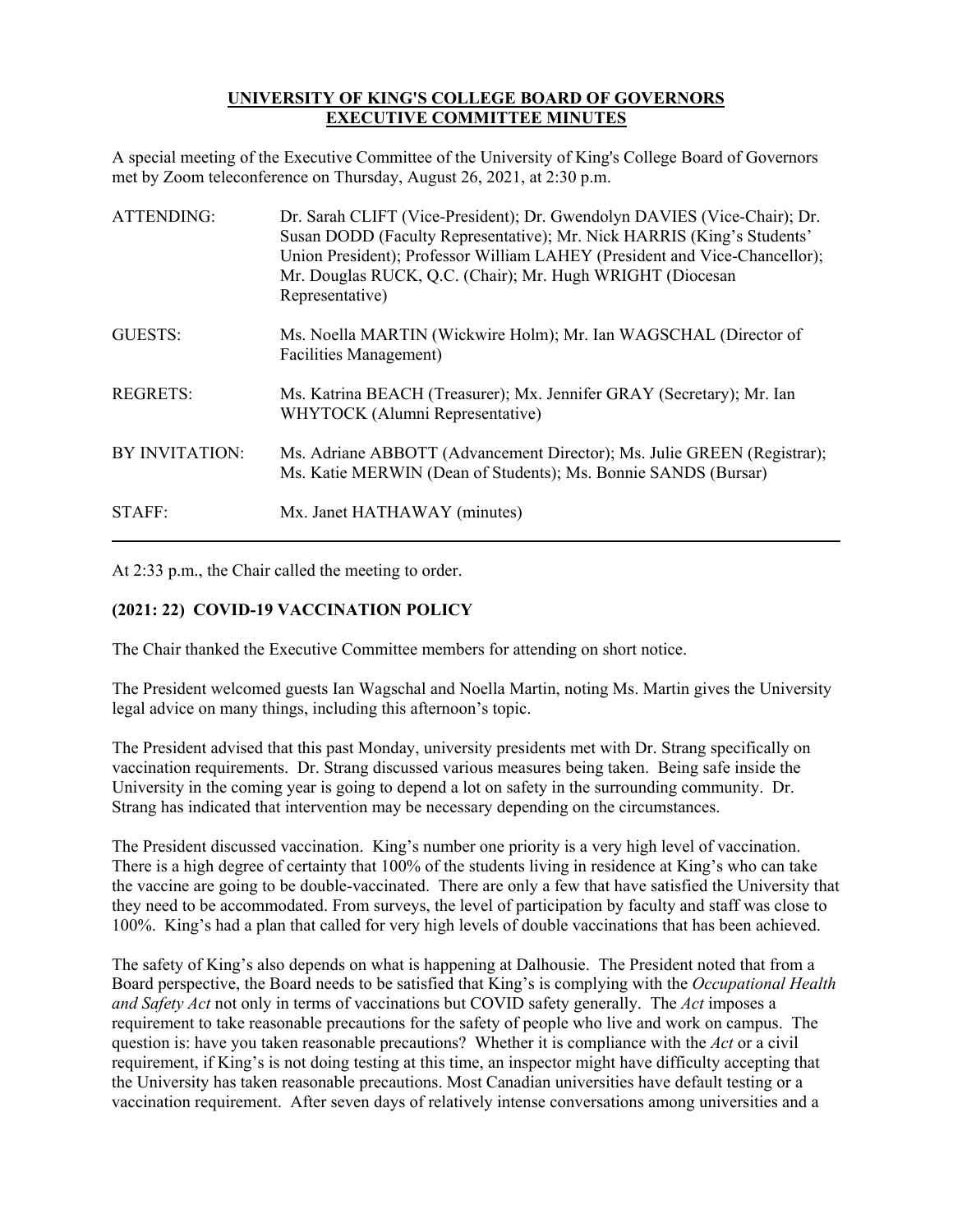movement among faculty associations to make vaccinations required, the Senior Administrative Team, the two co-chairs of the Occupational Health and Safety Committee (OH&S) and the five Directors of the King's Programs had a discussion. There was unanimity that King's didn't need this, and there was a danger that this was damaging around the culture of COVID safety.

After discussions with the KSU President, the President asked the OH&S Committee for its advice and structured the request within the framework of the *Occupational Health and Safety Act* and within the two scenarios. The President noted he has not adopted the recommendation yet, as he wanted the Executive Committee to share their perspectives. There is going to be a special Faculty meeting on Monday morning and any decision taken will follow that meeting.

Dalhousie's proposal is that you will be asked if you are vaccinated and if you say no or do not answer, you will be required to be tested twice a week. The system will be an app. This is the system that is in place at Saint Mary's University for their more restrictive requirement.

The OH&S Committee's recommendation could be interpreted as being satisfied by a separate King's program, a separate King's policy, and a separate King's system. There's a lot of work to be done in creating this system, which could be a surveillance system. King's does not have the resources that Dalhousie can bring to bear here. There are understandable privacy concerns. Most importantly, from an operational point of the view, the most important consideration is seamlessness and operational consistency across King's and Dalhousie. King's will not achieve that seamlessness with a separate system. There are a lot of things pointing in favour of being part of a Dalhousie-King's process.

Board members, along with Ms. Martin and the Director of Facilities Management discussed various aspects of the policy and the need for clarity for the King's community. Means of accommodation and the quickly changing COVID landscape were also discussed.

The President invited the Director of Facilities Management to discuss the COVID safety plan, entitled "Living with COVD". Mr. Wagschal noted that in any kind of safety planning, where you have a hazard and a control, you have a compromise. We will have COVID with us for quite a while. There is a tradeoff with public health measures, especially those that have been compulsory. Dr. Strang is making a judgment call that with 75% vaccinated, the risk of COVID and the balance has shifted. The President noted that an acceptable stable state of living with COVID requires many people to develop immunity by getting COVID or getting vaccinated. Vaccines do significantly reduce illness.

The Chair inquired as to next steps. The President noted that every other element of the University's COVID policy has been decided by recommendation of the OH&S Committee and approval of the President. Taking into account whatever Faculty wants to propose or suggest on Monday morning and pending the Executive Committee's view, the President would take the decision. The President noted that things are moving very quickly, and he was in favour of what the OH&S Committee has decided.

The Chair indicated that he saw no reason for the Executive Committee or the Board to step in at this point. What is key for the Board is to be informed and leave it to the administration to proceed in the proper manner. The OH&S Committee has given guidance to make a determination. The Chair thanked everyone for their efforts on this.

The meeting of the Board of Governors' Executive Committee was adjourned at 3:45 p.m.